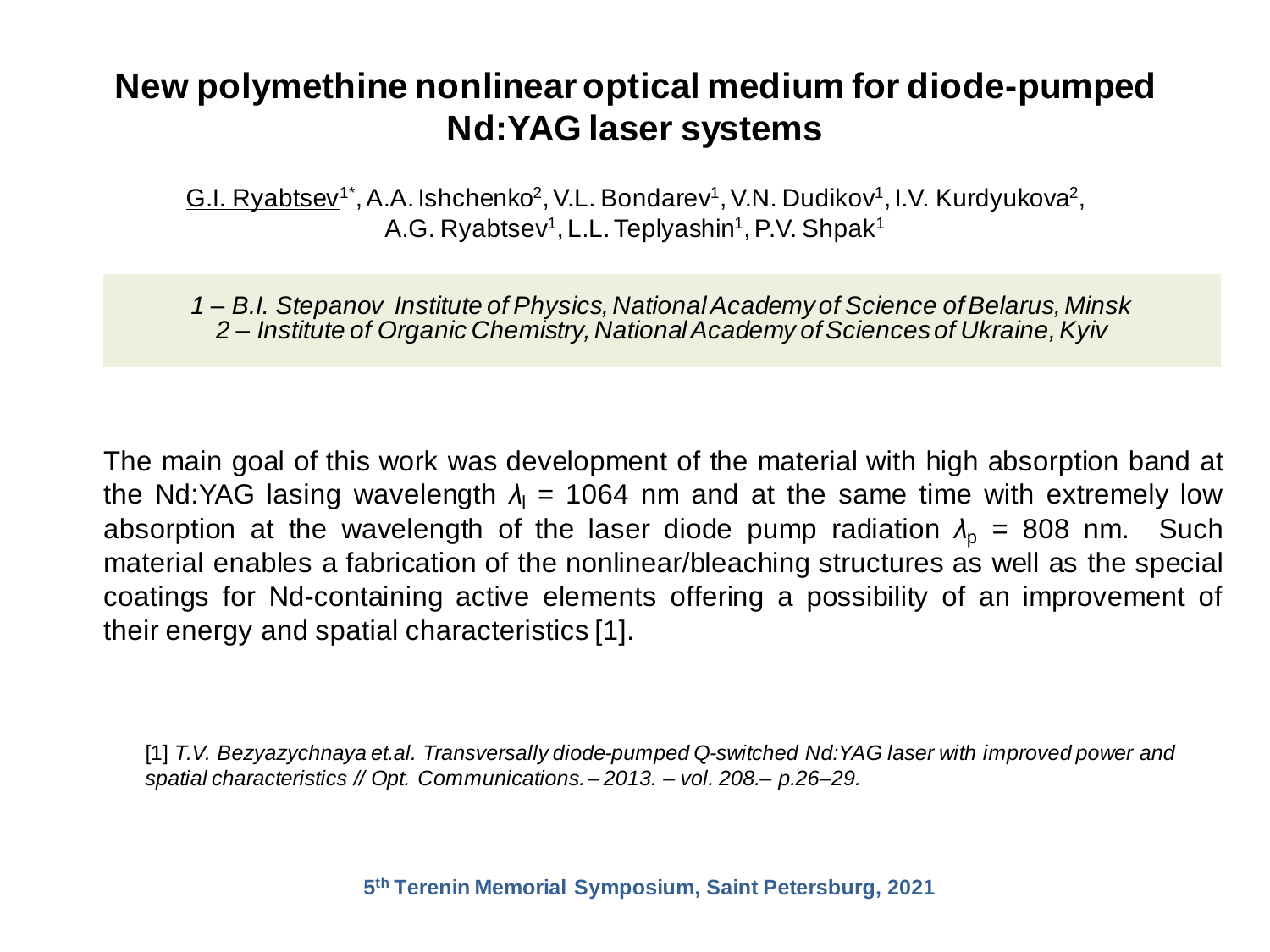## **New polymethine nonlinear optical medium for diode-pumped Nd:YAG laser systems**

The two-absorption band (1064 and 808 nm) thiopyrylo-4-tricarbocyanine dye **1** has been proposed and synthesized in the Institute of Organic Chemistry, National Academy of Sciences of Ukraine [2], see Fig. 1.



Figure 1: Spectra of absorption (1), fluorescence (2,5) and the fluorescence excitation (3,4) for the developed polymethine day **1** in the methylene chloride at 293 (1-3) and 77 К (4,5). The insert shows the molecular structure of the dye **1**.

[2] A.A. Ishchenko et. al. Electronic structure and spectral-fluorescent properties of laser thiopyrylo-4 tricarbocyanine dyes // Optics and Spectroscopy. – 2021. – vol. 129, No. 7. – p. 862 – 870.

**5 th Terenin Memorial Symposium, Saint Petersburg, 2021**